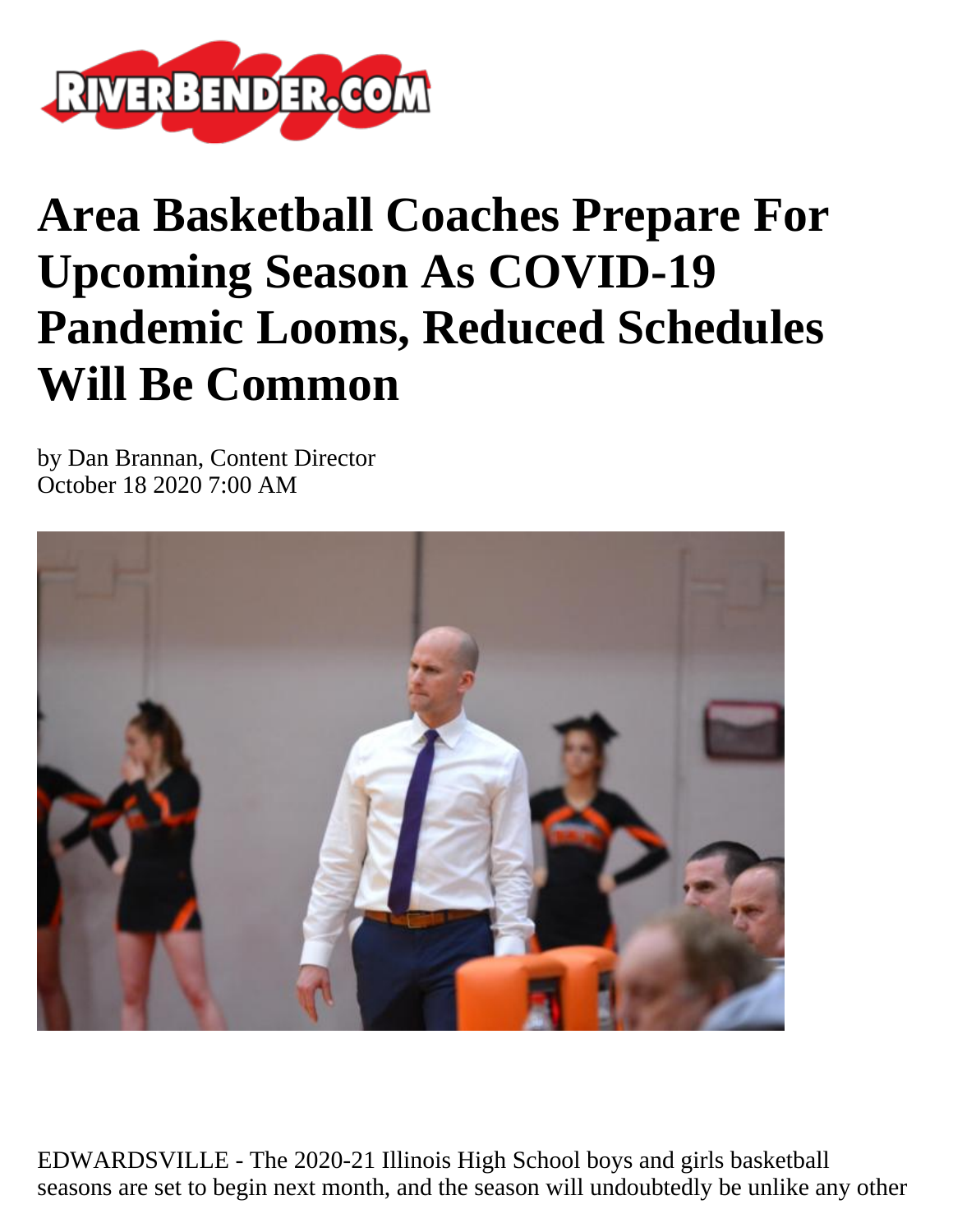in the long history of the sport in Illinois, as the continuing COVID-19 pandemic continues around the state, the nation and the world.

Already, many of the tournaments and shootout events that have become staples around the area and state have been cancelled, including the Centralia Holiday Tournament and the Highland Shootout. Games will be played within the COVID districts set up by the IHSA as part of its return-to-play guidelines. The usual precautions and guidelines are currently being followed by area schools, with the old saying "better safe than sorry" being the course of action taken.

"We've been meeting as a team three days a week," said Edwardsville head coach Dustin Battas, "playing some basketball and lifting weights. We're trying to be extra careful with COVID, we wear masks, we wash our hands, sanitize our hands and sanitize the balls after every practice."

Despite the guidelines and restrictions that every school is facing, Battas' players have stayed positive and kept working.

"Our kids are terrific, they're resilient and optimistic," Battas said, "and they're really grateful to have the opportunity to play."



The boys team at Alton High has a similar situation, and is also doing everything they can to stay upbeat and positive.

"We started working out (Monday)," said Redbird head coach Dana Morgan, "and we're trying to keep the kids safe and positive. The kids want to play, the coaches want to play, so we're taking it one day at a time, and hopefully, we'll be allowed to play against other schools."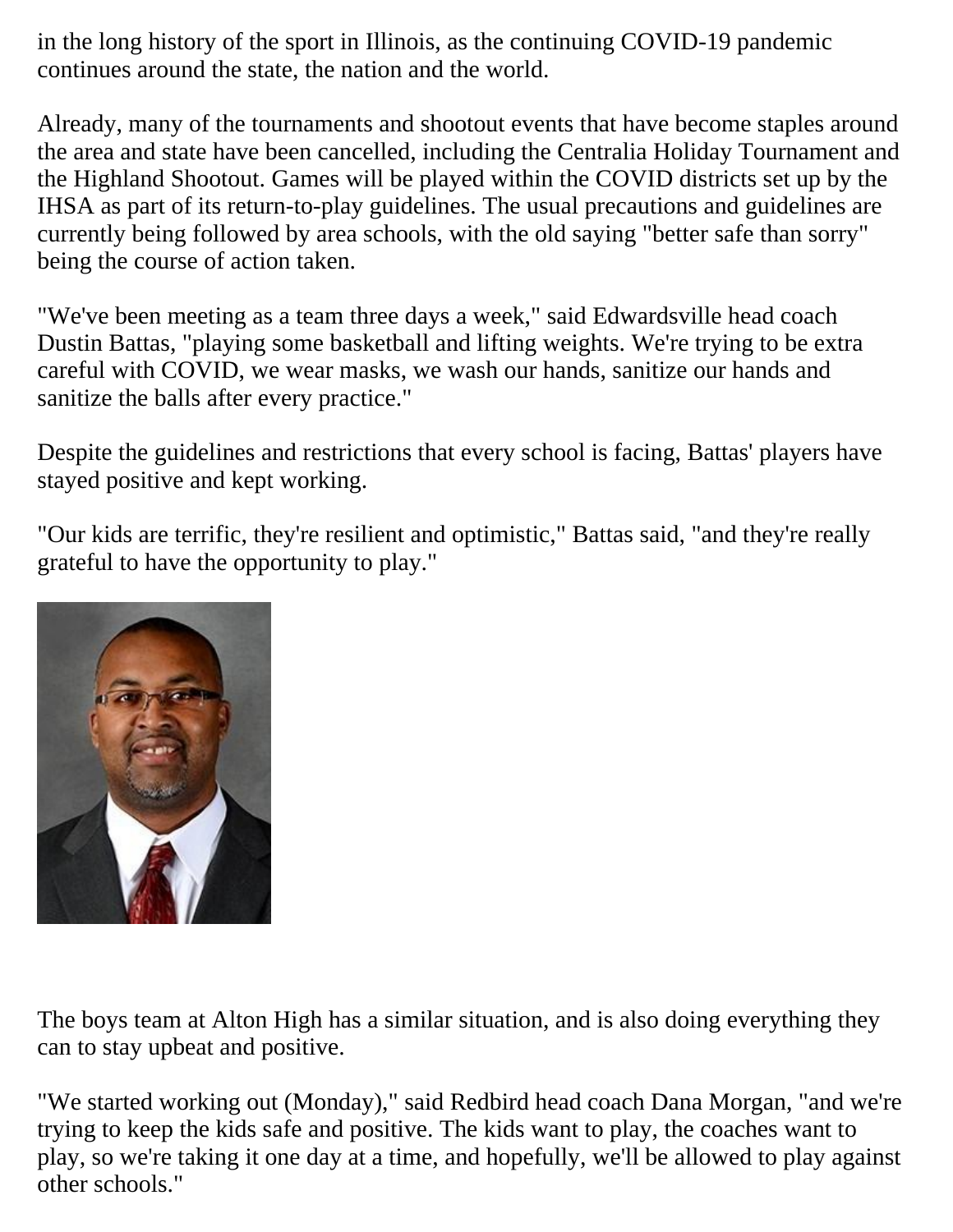Meanwhile at Civic Memorial, the Eagles' players and coaches are also optimistic that they'll be able to get the season in, and are awaiting word from both the IHSA and the Illinois Department of Public Health on how and when to proceed.

"Like many schools, we have prepared a season with approximately 24 games, give or take," said CM athletic director Todd Hannaford, "with the possibility of a couple more. Under the current guidelines, it is a little difficult to add too many more. As of right now, we are continuing to wait for further guidance from the IHSA as to if, how or when we might actually be able to play basketball this winter. IDPH guidelines for medium risk sports will have to be changed if we are allowed to play. We remain hopeful, and will be prepared to play once we get the final word."

Morgan also expressed similar concerns about the upcoming season, with the possibility that the entire season may be cancelled.

"We're at the mercy of the virus right now," Morgan said, "and we're dependent on the IDPH and the government on what we can do. And if the season does get cancelled, there's nothing we can do about it."

Battas also expressed some concerns about the possibility of a cancelled season, but also expressed optimism as well.

"I think our seniors would really be devastated, and that would be a worst case scenario," Battas said. "If we keep following the safety guidelines, I think we'll be able to play in some capacity."

CM is currently engaging in open gym and contact day practices as allowed by the IHSA, and will keep on working towards the official opening of the winter sports season.

"Also like most schools, we are currently involved in open gym and contact day practices, which includes on-court activities, as well as strength and conditioning,' Hannaford said. "This process ends at the end of October. Currently, the winter basketball seasons are scheduled to begin on Monday, Nov. 16."

The hope is that schools will be able to play at least 20 games in the regular season, with many of the holiday and mid-season tournaments, along with many shootout events, being either postponed or cancelled. There's also the possibility of an abbreviated IHSA postseason, with regional tournaments, and also the possibility of a sectional, but currently, the state tournament won't be played. When the pandemic started in the beginning of spring, the IHSA cancelled the remainder of the boys state tournament, with the Class 1A and 2A finals set to be played, along with the Class 3A and 4A sectional finals that same weekend.